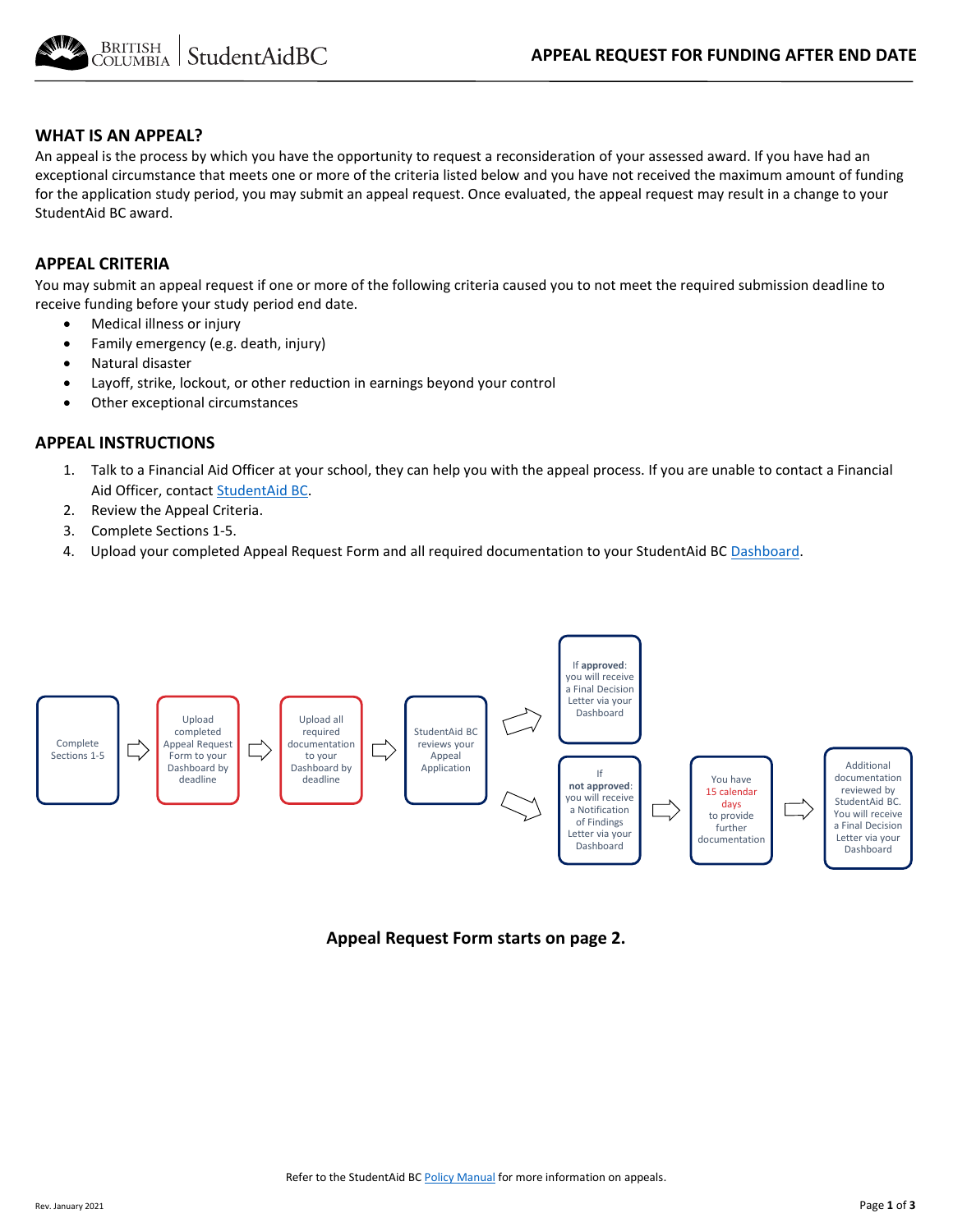

# **SECTION 1 – STUDENT INFORMATION**

| STUDENT'S SOCIAL INSURANCE NUMBER             |  |  |  |  |  |  |  | STUDENT'S APPLICATION NUMBER |  |  |  |  |  |  |  |  |  |  |  |
|-----------------------------------------------|--|--|--|--|--|--|--|------------------------------|--|--|--|--|--|--|--|--|--|--|--|
|                                               |  |  |  |  |  |  |  |                              |  |  |  |  |  |  |  |  |  |  |  |
| STUDENT'S LAST NAME                           |  |  |  |  |  |  |  |                              |  |  |  |  |  |  |  |  |  |  |  |
|                                               |  |  |  |  |  |  |  |                              |  |  |  |  |  |  |  |  |  |  |  |
| <b>STUDENT'S FIRST NAME</b><br>MIDDLE INITIAL |  |  |  |  |  |  |  |                              |  |  |  |  |  |  |  |  |  |  |  |
|                                               |  |  |  |  |  |  |  |                              |  |  |  |  |  |  |  |  |  |  |  |

## **SECTION 2 – REQUIRED DOCUMENTATION**

You must submit all of the following documentation to your StudentAid BC [Dashboard](https://studentaidbc.ca/dashboard) to support your appeal request:

**A letter** explaining the circumstances that meet one or more of the Appeal Criteria (see page 1).

**A letter** from your school or transcripts confirming that you successfully completed the term for which you are requesting funding after end date.

 **All relevant supporting documentation**. v

#### **YOUR ASSESSMENT WILL BE DELAYED OR DENIED IF YOU DO NOT SUBMIT ALL REQUIRED DOCUMENTATION.**

### **SECTION 3 – MONTHLY EXPENSES**

| MORTGAGE/RENT                                                                                         | \$ |    | .00 | <b>PHONE</b>                                | \$ | .00 |  |  |  |  |
|-------------------------------------------------------------------------------------------------------|----|----|-----|---------------------------------------------|----|-----|--|--|--|--|
| <b>SECOND MORTGAGE</b>                                                                                | \$ |    | .00 | <b>DAYCARE</b>                              | \$ | .00 |  |  |  |  |
| <b>FOOD</b>                                                                                           | \$ |    | .00 | <b>TRANSPORTATION</b>                       | \$ | .00 |  |  |  |  |
| <b>MEDICAL</b>                                                                                        | \$ |    | .00 | <b>VEHICLE PAYMENT 1</b>                    | \$ | .00 |  |  |  |  |
| <b>DENTAL</b>                                                                                         | \$ |    | .00 | <b>VEHICLE PAYMENT 2</b>                    | \$ | .00 |  |  |  |  |
| <b>HYDRO</b>                                                                                          | \$ |    | .00 | <b>VEHICLE INSURANCE</b>                    | \$ | .00 |  |  |  |  |
| CABLE                                                                                                 | \$ |    | .00 | <b>VEHICLE UPKEEP</b>                       | \$ | .00 |  |  |  |  |
| <b>WATER</b>                                                                                          | \$ |    | .00 | GAS                                         | \$ | .00 |  |  |  |  |
| <b>HEAT</b>                                                                                           | \$ |    | .00 | OTHER*                                      | \$ | .00 |  |  |  |  |
| *Itemize other expenses below:                                                                        |    |    |     |                                             |    |     |  |  |  |  |
|                                                                                                       |    |    |     |                                             |    |     |  |  |  |  |
| <b>SECTION 4 - TOTAL EXPENSES</b>                                                                     |    |    |     |                                             |    |     |  |  |  |  |
| \$<br>TOTAL MONTHLY EXPENSES<br>.00<br>All information is subject to verification and could result in |    |    |     |                                             |    |     |  |  |  |  |
| <b>TOTAL MONTHLY NET INCOME</b>                                                                       |    | \$ | .00 | an overaward if information is misreported. |    |     |  |  |  |  |

#### **Appeal Request Form continues on page 3.**